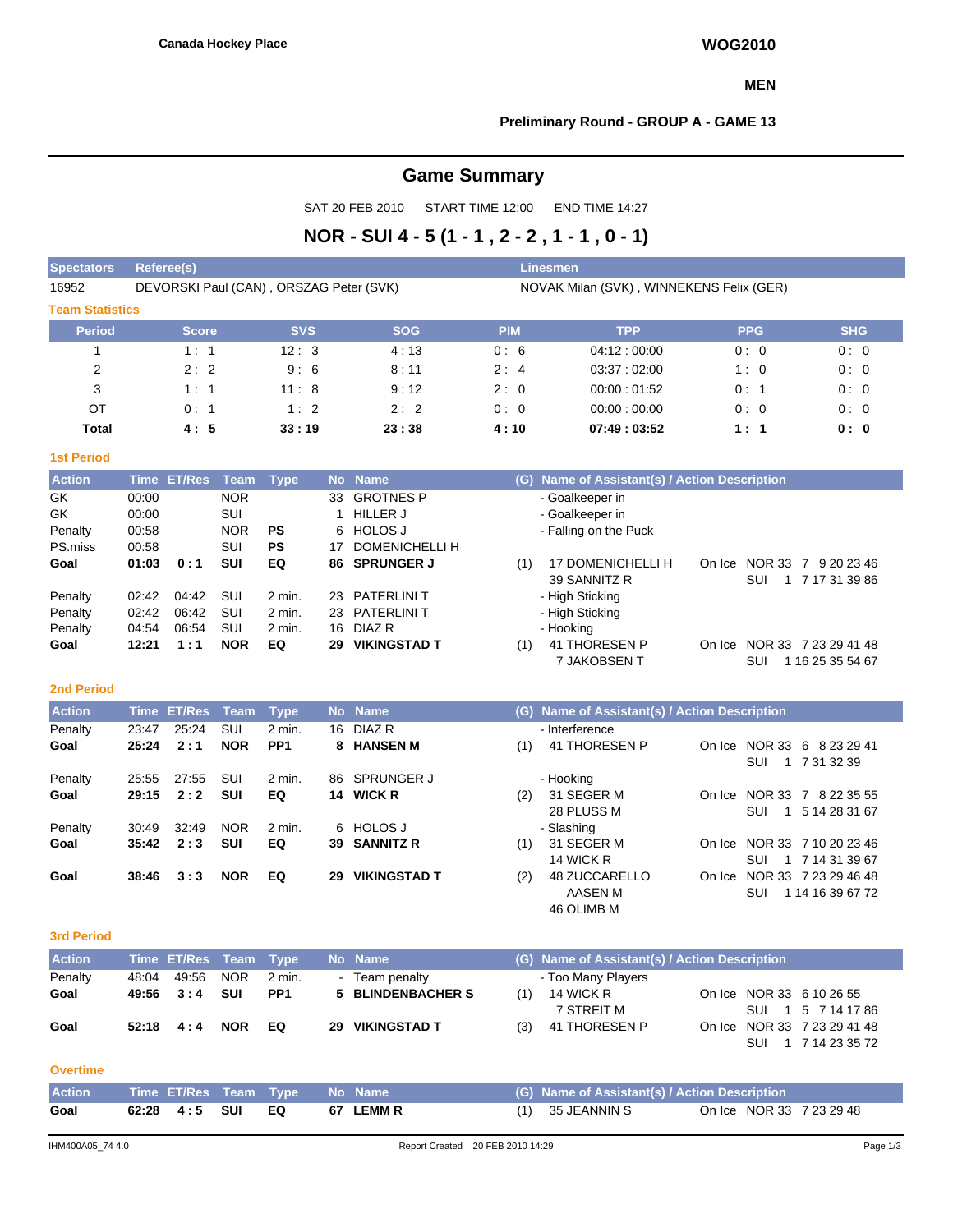#### **MEN**

## **Preliminary Round - GROUP A - GAME 13**

| <b>Action</b>             | Time ET/Res Team Type |                          |  | No Name |            | (G) Name of Assistant(s) / Action Description                                        |
|---------------------------|-----------------------|--------------------------|--|---------|------------|--------------------------------------------------------------------------------------|
| GK<br><b>GK</b>           | 62:28<br>62:28        | <b>NOR</b><br><b>SUI</b> |  |         |            | 1 16 35 54 67<br>SUI<br>33 GROTNES P - Goalkeeper out<br>1 HILLER J - Goalkeeper out |
| <b>Goalkeeper Records</b> |                       |                          |  |         |            |                                                                                      |
| Team : NOR                |                       |                          |  |         | Team : SUI |                                                                                      |

| No Name                  | <b>SOG</b> | <b>SVS</b> | <b>MIP</b> | No Name               | <b>SOG</b> | <b>SVS</b> | <b>MIP</b> |
|--------------------------|------------|------------|------------|-----------------------|------------|------------|------------|
| 33 GROTNES Pal           | 38         | 33         | 62:28      | HILLER Jonas          | 23         | 19         | 62:28      |
| 30 SMITH Ruben           |            |            |            | 52 STEPHAN Tobias     |            |            |            |
| 34 LYSENSTOEN Andre (EG) |            |            |            | 66 RUEGER Ronnie (EG) |            |            |            |

| 34 LYSENSTOEN And |  |
|-------------------|--|
|                   |  |

#### **Game Statistics**

**Team : NOR (RED)**

|                 |                               |          |              |             |   | <b>Shots on Goal</b> |             |              |               |          |      |                |            | Time on Ice |              |            |            |
|-----------------|-------------------------------|----------|--------------|-------------|---|----------------------|-------------|--------------|---------------|----------|------|----------------|------------|-------------|--------------|------------|------------|
| No Pos          | <b>Name</b>                   | G        | <b>A PIM</b> |             |   | $\overline{2}$       |             |              | 3 OT TS $+/-$ |          |      | $\overline{2}$ | 3          | <b>OT</b>   | TOT          | <b>SHF</b> | <b>AVG</b> |
| 7 D             | JAKOBSEN Tommy +C             | 0        |              | 0           | 0 | 0                    | 0           | $\Omega$     | 0             | $-1$     | 6:33 | 7:08           | 9:10       |             | 0:59 23:50   | 36         | 0:39       |
| 23 D            | TRYGG Mats +A                 | 0        | $\mathbf 0$  | 0           | 0 | 0                    | 0           | 0            | 0             | 0        | 8:24 | 8:06           | 8:08       |             | 0:48 25:26   | 36         | 0:42       |
| 29 F            | <b>VIKINGSTAD Tore</b>        | 3        | 0            | 0           | 2 | 3                    | 2           | 1            | 8             | $+2$     | 6:58 | 7:39           | 7:42       |             | 0:59 23:18   | 29         | 0:48       |
| 41 F            | <b>THORESEN Patrick</b>       | 0        | 3            | $\mathbf 0$ | 0 | 0                    | 0           | 0            | 0             | $+2$     | 7:26 | 6:37           | 8:52       |             | 0:53 23:48   | 26         | 0.54       |
| 48 F            | <b>ZUCCARELLO AASEN Mats</b>  | 0        | 1            | 0           |   | 1                    | 2           | 1            | 5             | $+2$     | 7:54 | 5:02           | 9:13       |             | 1:10 23:19   | 29         | 0:48       |
| 6 D             | <b>HOLOS Jonas</b>            | $\Omega$ | 0            | 2           | 0 | 1                    | 0           | 0            | 1             | 0        | 7:06 |                | 9:18 11:47 |             | 1:40 29:51   | 38         | 0:47       |
| 8F              | HANSEN Mads +A                | 1        | 0            | 0           | 0 | 2                    | 1           | $\Omega$     | 3             | $-1$     | 6:25 | 5:28           | 5:44       |             | 0:43 18:20   | 29         | 0:37       |
| 22 F            | <b>ROYMARK Martin</b>         | 0        | $\mathbf 0$  | 0           | 0 | 0                    | $\Omega$    | $\Omega$     | 0             | $-1$     | 3:21 | 1:51           | 0:00       | 0:00        | 5:12         | 8          | 0:39       |
| 42 F            | <b>ANDERSEN Jonas</b>         | 0        | $\mathbf 0$  | 0           | 0 | 0                    | 0           | 0            | 0             | 0        | 5:28 | 2:26           | 0:00       | 0:00        | 7:54         | 10         | 0:47       |
| 55 D            | <b>TOLLEFSEN Ole Kristian</b> | 0        | $\mathbf 0$  | 0           | 0 |                      |             | 0            | 2             | $-1$     | 5:33 |                | 9:54 11:05 |             | 1:23 27:55   | 39         | 0:42       |
| 9 F             | <b>HOLTET Marius</b>          | $\Omega$ | 0            | 0           | 0 | $\Omega$             | $\Omega$    | $\Omega$     | $\Omega$      | $-1$     | 3:21 | 4:51           | 5:33       |             | $0:00$ 13:45 | 20         | 0:41       |
| 20 F            | <b>BASTIANSEN Anders</b>      | 0        | 0            | 0           | 0 | 0                    | 1           | 0            | 1             | $-2$     | 4:33 | 5.33           | 4.59       |             | 0:40 15:45   | 23         | 0:41       |
| 36 D            | <b>LUND Lars Erik</b>         | $\Omega$ | $\Omega$     | 0           | 0 | 0                    | $\Omega$    | $\Omega$     | 0             | $\Omega$ | 4:54 | 1:39           | 0:00       | 0:00        | 6:33         | 8          | 0:49       |
| 46 F            | <b>OLIMB Mathis</b>           | 0        | 1            | 0           | 0 | 0                    | 1           | 0            | 1             | -1       | 4:27 | 4:42           | 5:24       |             | 0:00 14:33   | 17         | 0:51       |
| 47 <sub>D</sub> | <b>BONSAKSEN Alexander</b>    | 0        | $\mathbf 0$  | 0           | 0 | 0                    | $\Omega$    | 0            | $\Omega$      | 0        | 3:46 | 2:14           | 0:00       | 0:00        | 6:00         | 8          | 0:45       |
| 5 D             | <b>KAUNISMAKI Juha</b>        | 0        | $\mathbf 0$  | 0           | 0 | 0                    | 0           | 0            | 0             | 0        | 0:00 | 0:00           | 0:00       | 0:00        | 0:00         | 0          | 0:00       |
| 10F             | <b>SPETS Lars Erik</b>        | 0        | 0            | 0           | 0 | $\Omega$             | 1           | $\Omega$     | 1             | -1       | 3:44 | 3:51           | 6:36       |             | $0:19$ 14:30 | 21         | 0:41       |
| 26 F            | <b>FORSBERG Kristian</b>      | 0        | 0            | 0           | 0 | 0                    | 0           | 0            | 0             | 0        | 3:36 | 3:53           | 4:49       |             | $0:00$ 12:18 | 18         | 0:41       |
| 35 F            | <b>LAUMANN YLVEN Martin</b>   | 0        | $\mathbf 0$  | 0           |   | 0                    | 0           | 0            | 1             | $-1$     | 3:20 | 2:21           | 1:46       | 0:00        | 7:27         | 9          | 0:49       |
| 30 GK           | <b>SMITH Ruben</b>            | 0        | $\mathbf 0$  | 0           | 0 | 0                    | $\mathbf 0$ | 0            | 0             |          |      |                |            |             |              |            |            |
| 33 GK           | <b>GROTNES Pal</b>            | $\Omega$ | 0            | 0           | 0 | 0                    | $\Omega$    | 0            | $\Omega$      |          |      |                |            |             |              |            |            |
| 34 GK           | <b>LYSENSTOEN Andre</b>       | 0        | 0            | 0           | 0 | 0                    | 0           | 0            | 0             |          |      |                |            |             |              |            |            |
| <b>Total</b>    |                               | 4        | 6            | 2           | 4 | 8                    | 9           | $\mathbf{2}$ | 23            |          |      |                |            |             |              |            |            |

### **Head Coach :** JOHANSEN Roy

|             | Team: SUI (WHT)      |                         |          |          |          |                      |          |          |              |                                   |      |             |                      |               |
|-------------|----------------------|-------------------------|----------|----------|----------|----------------------|----------|----------|--------------|-----------------------------------|------|-------------|----------------------|---------------|
|             |                      |                         |          |          |          | <b>Shots on Goal</b> |          |          |              |                                   |      | Time on Ice |                      |               |
| No Pos Name |                      | G A PIM 1 2 3 OT TS +/- |          |          |          |                      |          |          |              |                                   |      |             | 1 2 3 OT TOT SHF AVG |               |
| 7 D         | STREIT Mark +C       |                         |          |          |          | $\Omega$             |          |          | $1 + 1$ 7:21 | 9:50 9:06 1:07 27:24              |      |             |                      | 34 0:48       |
| 14 F        | WICK Roman           | 1 2                     |          |          |          |                      |          |          |              | 0 2 0 5:01 5:39 8:01 0:16 18:57   |      |             |                      | 21 0:54       |
| 35 F        | JEANNIN Sandy +A     |                         |          |          | $\Omega$ |                      |          |          |              | 0 1 -1 6:49 3:50 4:18             |      |             | 1:08 16:05           | 20 0:48       |
| 67 F        | LEMM Romano          | - റ                     |          |          | 3        | $\blacksquare$       |          |          |              | $5 + 1$ 5.18 5.19 5.37 0.16 16.30 |      |             |                      | 21 0:47       |
| 77 D        | <b>WEBER Yannick</b> | റ റ                     | $\Omega$ | $\Omega$ | $\Omega$ | - 0                  | $\Omega$ | $\Omega$ | 0:00         | 0:00                              | 0:00 | 0:00        | 0:00                 | $0\quad 0:00$ |